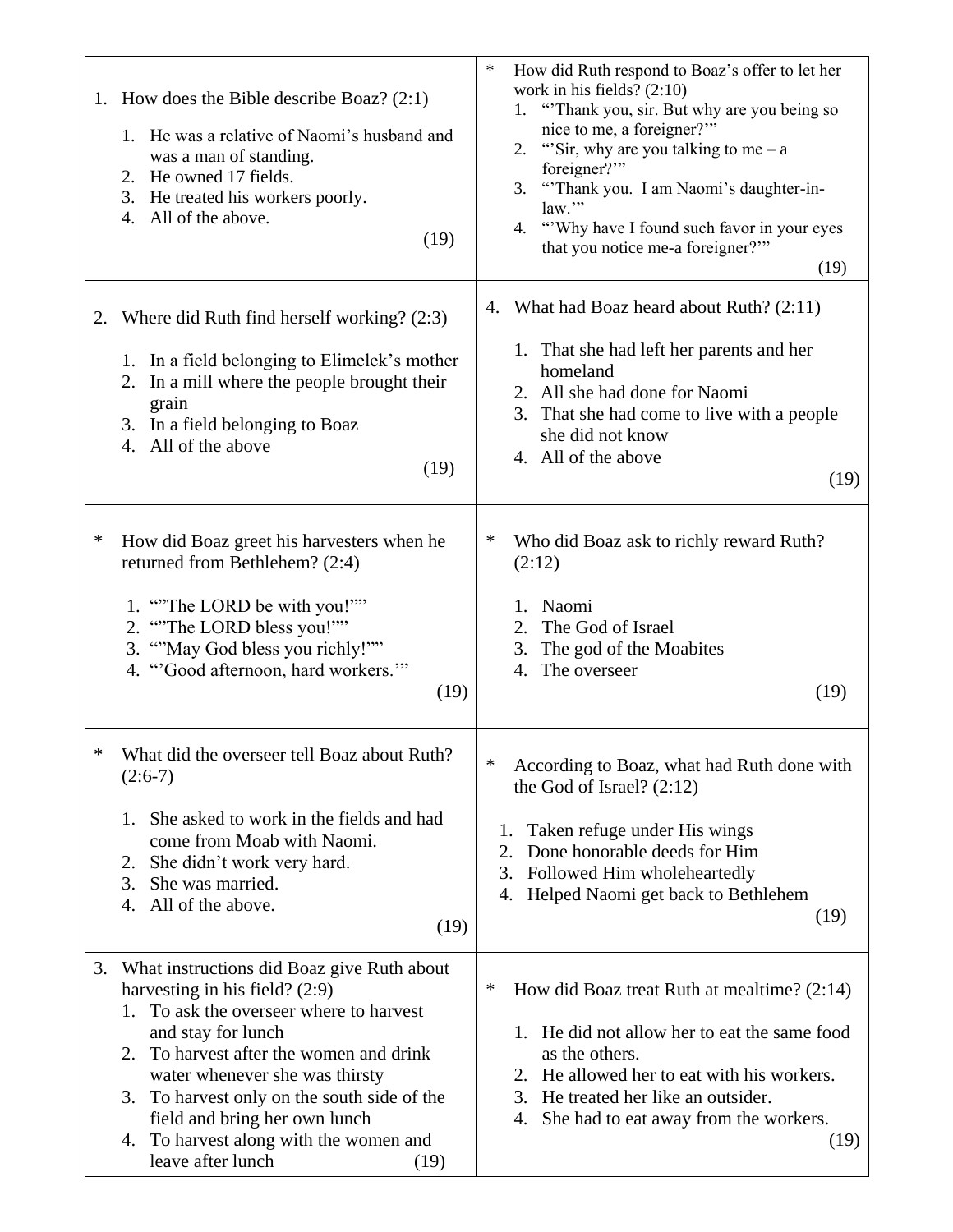| $\ast$                    | How did Ruth respond to Boaz's offer to let her<br>work in his fields? $(2:10)$<br>"Thank you, sir. But why are you being so<br>1.<br>nice to me, a foreigner?"<br>"Sir, why are you talking to me – a<br>2.<br>foreigner?"<br>3. "Thank you. I am Naomi's daughter-in-<br>law."<br>4. "Why have I found such favor in your<br>eyes that you notice me-a foreigner?""<br>(19) |         | 1. How does the Bible describe Boaz? $(2:1)$<br>1. He was a relative of Naomi's husband<br>and was a man of standing.<br>2. He owned 17 fields.<br>3. He treated his workers poorly.<br>All of the above.<br>4.<br>(19)                                                                                                                  |
|---------------------------|-------------------------------------------------------------------------------------------------------------------------------------------------------------------------------------------------------------------------------------------------------------------------------------------------------------------------------------------------------------------------------|---------|------------------------------------------------------------------------------------------------------------------------------------------------------------------------------------------------------------------------------------------------------------------------------------------------------------------------------------------|
|                           | 4. What had Boaz heard about Ruth? (2:11)<br>1. That she had left her parents and her<br>homeland<br>2. All she had done for Naomi<br>3. That she had come to live with a people<br>she did not know<br>4. All of the above<br>(19)                                                                                                                                           | 2.      | Where did Ruth find herself working? (2:3)<br>1. In a field belonging to Elimelek's mother<br>2. In a mill where the people brought their<br>grain<br>3. In a field belonging to Boaz<br>All of the above<br>4.<br>(19)                                                                                                                  |
| ∗                         | Who did Boaz ask to richly reward Ruth?<br>(2:12)<br>1. Naomi<br>The God of Israel<br>2.<br>3.<br>The god of the Moabites<br>The overseer<br>4.<br>(19)                                                                                                                                                                                                                       | ∗       | How did Boaz greet his harvesters when he<br>returned from Bethlehem? (2:4)<br>1. "The LORD be with you!""<br>2. "The LORD bless you!""<br>3. ""May God bless you richly!""<br>4. "Good afternoon, hard workers."<br>(19)                                                                                                                |
| ∗<br>1.<br>2.<br>3.<br>4. | According to Boaz, what had Ruth done with<br>the God of Israel? $(2:12)$<br><b>Taken refuge under His wings</b><br>Done honorable deeds for Him<br>Followed Him wholeheartedly<br>Helped Naomi get back to Bethlehem<br>(19)                                                                                                                                                 | ∗<br>3. | What did the overseer tell Boaz about Ruth?<br>$(2:6-7)$<br>1. She asked to work in the fields and had<br>come from Moab with Naomi.<br>She didn't work very hard.<br>2.<br>She was married.<br>3.<br>All of the above.<br>4.<br>(19)<br>What instructions did Boaz give Ruth about                                                      |
| ∗                         | How did Boaz treat Ruth at meal time? $(2:14)$<br>He did not allow her to eat the same food<br>1.<br>as the others.<br>2. He allowed her to eat with his workers.<br>He treated her like an outsider.<br>3.<br>She had to eat away from the workers.<br>4.<br>(19)                                                                                                            |         | harvesting in his field? $(2:9)$<br>To ask the overseer where to harvest<br>and stay for lunch<br>2. To harvest after the women and drink<br>water whenever she was thirsty<br>3.<br>To harvest only on the south side of the<br>field and bring her own lunch<br>To harvest along with the women and<br>4.<br>leave after lunch<br>(19) |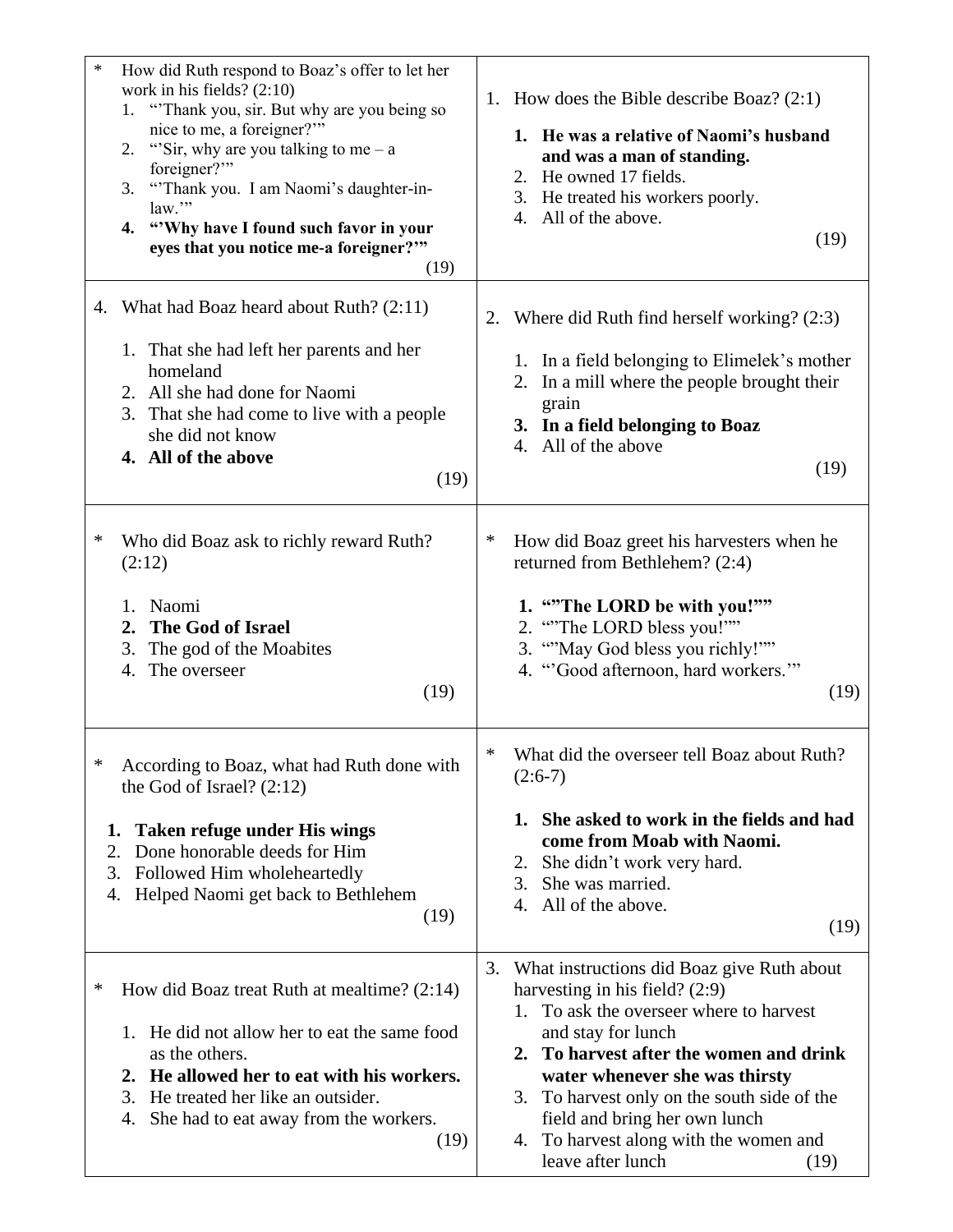|   | 5. What instructions did Boaz give his men<br>concerning Ruth? (2:15-16)<br>1. "Let her gather among the sheaves."<br>"Pull out some stalks for her from the<br>2.<br>bundles."<br>3. "Don't rebuke her."<br>All of the above<br>4.<br>(19)                                                                                                                 | ∗<br>What did Ruth glean from Boaz's field?<br>(2:23)<br>Corn and beans<br>1.<br>2. Wheat and corn<br>3. Barley and wheat<br>4. Beans and barley<br>(19)                                                                                                                                                                                 |
|---|-------------------------------------------------------------------------------------------------------------------------------------------------------------------------------------------------------------------------------------------------------------------------------------------------------------------------------------------------------------|------------------------------------------------------------------------------------------------------------------------------------------------------------------------------------------------------------------------------------------------------------------------------------------------------------------------------------------|
| ∗ | What did Ruth take back to town after her day<br>in the fields? $(2:17-18)$<br>Boaz<br>1.<br>2. Barley she gathered<br>3. Fruits and vegetables<br>All of the above<br>4.<br>(19)                                                                                                                                                                           | $\ast$<br>Finish this verse: "Share with the Lord's people<br>" (Romans $12:13$ )<br>1. "and give them what you do not want."<br>2. "who are in need. Practice hospitality."<br>"always. Be willing to provide for them<br>3.<br>when they are in need."<br>"and those who are in need. Love them as<br>4.<br>Christ loved you."<br>(19) |
|   | 6. What was the phrase Naomi used to describe<br>Boaz? (2:20)<br>Friendly overseer<br>1.<br>Guardian-redeemer<br>2.<br>3. Land owner<br>4. Land redeemer<br>(19)                                                                                                                                                                                            |                                                                                                                                                                                                                                                                                                                                          |
|   | 7. What did Naomi think about Ruth working in<br>the fields that belonged to Boaz? (2:22)<br>She wanted Ruth to go to another field.<br>1.<br>She thought it was good for Ruth to stay<br>2.<br>and work there.<br>It did not matter to her, as long as Ruth<br>3.<br>could get food.<br>She thought Ruth should leave and find a<br>4.<br>husband.<br>(19) |                                                                                                                                                                                                                                                                                                                                          |
| ∗ | How did Ruth take care of Naomi while they<br>were in Bethlehem? $(2:23)$<br>She became one of Boaz's house servants<br>1.<br>and lived with Naomi.<br>She gleaned grain and lived with her<br>2.<br>mother-in-law.<br>She worked at the mill and lived with<br>3.<br>Naomi.<br>4. She & Naomi planted their own wheat<br>field.<br>(19)                    |                                                                                                                                                                                                                                                                                                                                          |